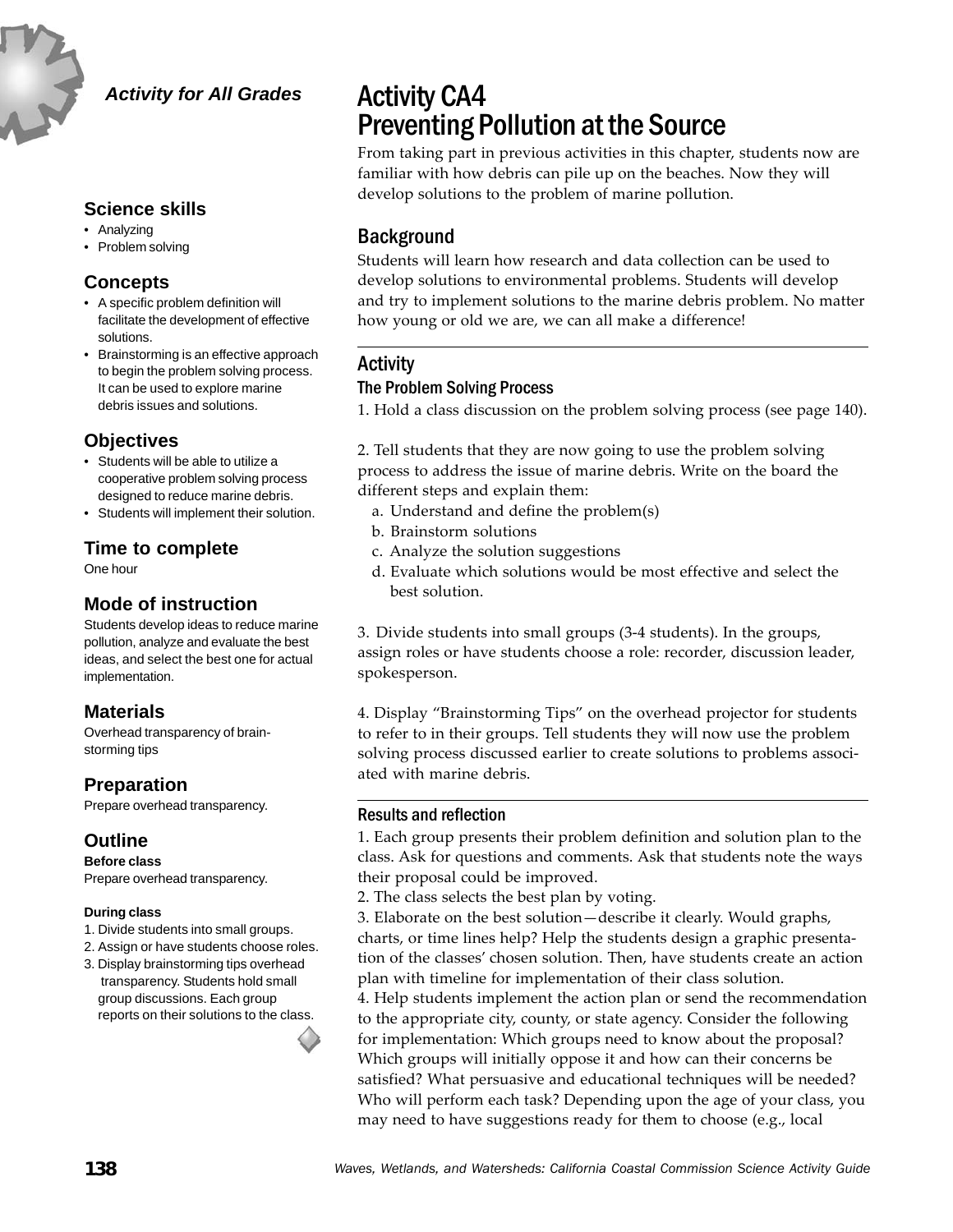Department of Public Works, EPA, California Coastal Commission, Harbormaster, etc.). Assist students in defining tasks and draw up a plan of action with names, tasks, and dates. Refer to Appendix D, *Make Your Views Known,* for ideas on effective letter writing techniques.

#### **Conclusions**

Humans are the source of marine debris, and we are also the solution. There are many ways we can work to reduce the marine debris polluting our oceans.

#### Extensions and applications

Invite someone from the school administration or community to class to help evaluate the class's proposed solutions.

#### Adapted from

*Save Our Seas,* A Curriculum for Kindergarten through Twelfth grades. The Ocean Conservancy (formerly known as Center for Marine Conservation) and California Coastal Commission, 1993.

## **WHAT IS THE GOVERNMENT DOING?**

For centuries it was common practice for ships to dump their garbage at sea. The United Nations administers a treaty that provides a comprehensive approach to dealing with ocean dumping. The International Convention for the Prevention of Pollution from Ships is known as MARPOL 73/78 (MARine POLlution) and contains Annexes that deal with specific discharges: Annex I oil, Annex II hazardous liquids, Annex III packaged hazardous materials, Annex IV sewage, and Annex V garbage (including plastics). In order to implement MARPOL Annex V, the U.S. Congress passed the Marine Plastic Pollution Research and Control Act of 1987, which applies to both U.S. vessels and foreign vessels in U.S. waters.

Recently, it has become more and more evident that marine debris is also coming from land-based sources. Among these sources are combined sewer overflows. Usually found in older cities, these sewer systems are combined with stormwater drainage systems. When it rains, and too much water goes into the system, overflows of raw sewage and untreated pollutants from the streets are discharge *directly* into waterways. Discharges from land-based sources are subject to regulation under a federal law called the Clean Water Act. Land-based sources also include urban runoff from storm drains. It is a common misconception that the pollutants and debris washed down storm drains are removed at a treatment plant. In most cases, this runoff is discharged directly into local streams, rivers, and bays with no treatment whatsoever. The U.S. Environmental Protection Agency (EPA) requires cities with separate storm sewer systems to obtain a National Pollutant Discharge Elimination System (NPDES) permit. Cities must apply for this permit to ensure that their stormwater systems are operating as efficiently and cleanly as possible and that they are educating their citizens about the hazards of dumping debris and other substances down storm drains.

Other laws protecting coastal water quality include the federal Coastal Zone Management Act of 1972, the Beaches Environmental Assessment and Coastal Health Act of 2000 (BEACH Act), and the California Coastal Act of 1976, which guides the actions of the California Coastal Commission.

From: *Pocket Guide to Marine Debris*, The Ocean Conservancy